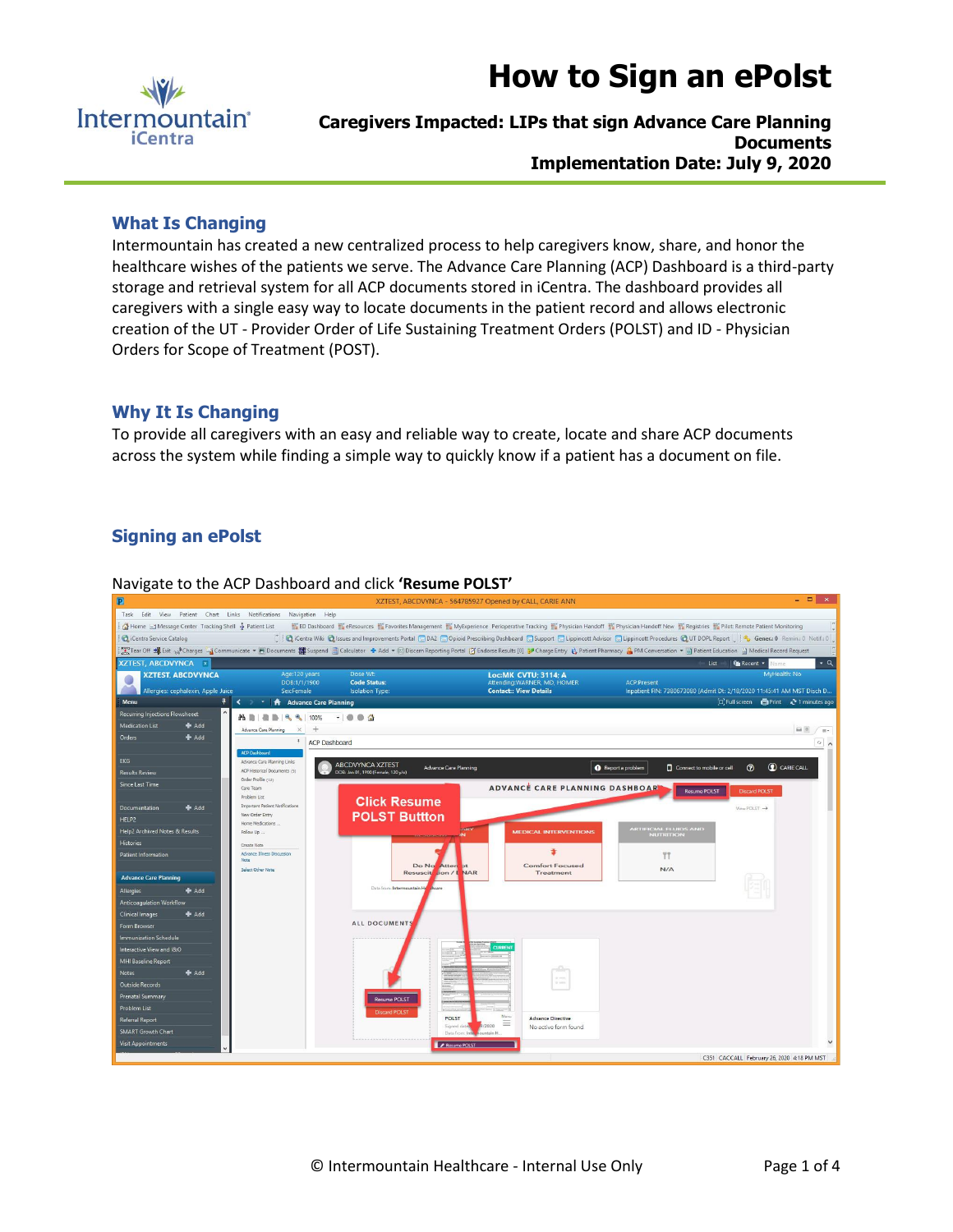Complete SIGN AND SUBMIT section by signing the form either with the mouse or connected mobile device. Then click '**Accept and Continue**.'

| DOB: Jan 01, 1980 (Female, 40 y/o)           | <b>Advance Care Planning</b><br>C CARIE CALL<br>$\odot$<br>Report a problem<br>Connect to mobile or cell                            |
|----------------------------------------------|-------------------------------------------------------------------------------------------------------------------------------------|
| 88%                                          | <b>IDAHO POST 2012</b><br>Language: English                                                                                         |
| <b>DOCUMENT PROGRESS</b>                     | SIGN AND SUBMIT STEP 1 OF 2                                                                                                         |
| CARDIOPULMONARY<br>V<br><b>RESUSCITATION</b> | Select Physician/APRN/PA's name *                                                                                                   |
| MEDICAL INTERVENTIONS                        | Select Physician/APRN/PA Name                                                                                                       |
| ARTIFICIAL FLUIDS AND NUTRITION              | <b>Phone Number</b><br>(999) 999-9999 x 99999                                                                                       |
| ANTIBIOTICS AND BLOOD<br><b>PRODUCTS</b>     | <b>ID License Number</b>                                                                                                            |
| <b>ADVANCE DIRECTIVES</b>                    |                                                                                                                                     |
| <b>DOCUMENTATION OF DISCUSSION</b>           | Physician/APRN/PA Signature *<br>n                                                                                                  |
| PATIENT/SURROGATE<br><b>INFORMATION</b>      | Sign below, or<br>Click here to connect a smart device for signature                                                                |
| SIGN AND SUBMIT STEP 1 OF 2                  |                                                                                                                                     |
| SIGN AND SUBMIT STEP 2 OF 2                  |                                                                                                                                     |
|                                              | <b>Clear Signature</b>                                                                                                              |
|                                              | Physician/APRN/PA Signature Date                                                                                                    |
|                                              | Month<br>Day<br>Year                                                                                                                |
|                                              | This form will not be sent to the POST Registry unless the patient wishes to Opt-In.<br>Click this box if patient wishes to OPT-IN. |
|                                              |                                                                                                                                     |

A pop-up box titled Signature Check will appear. Double check the signature and click "**Accept and Continue.**"

| <b>Signature Check</b>                               |
|------------------------------------------------------|
| The signature is shown below. Please Check it again. |
| grature                                              |
| Cancel<br><b>Accept and Continue</b>                 |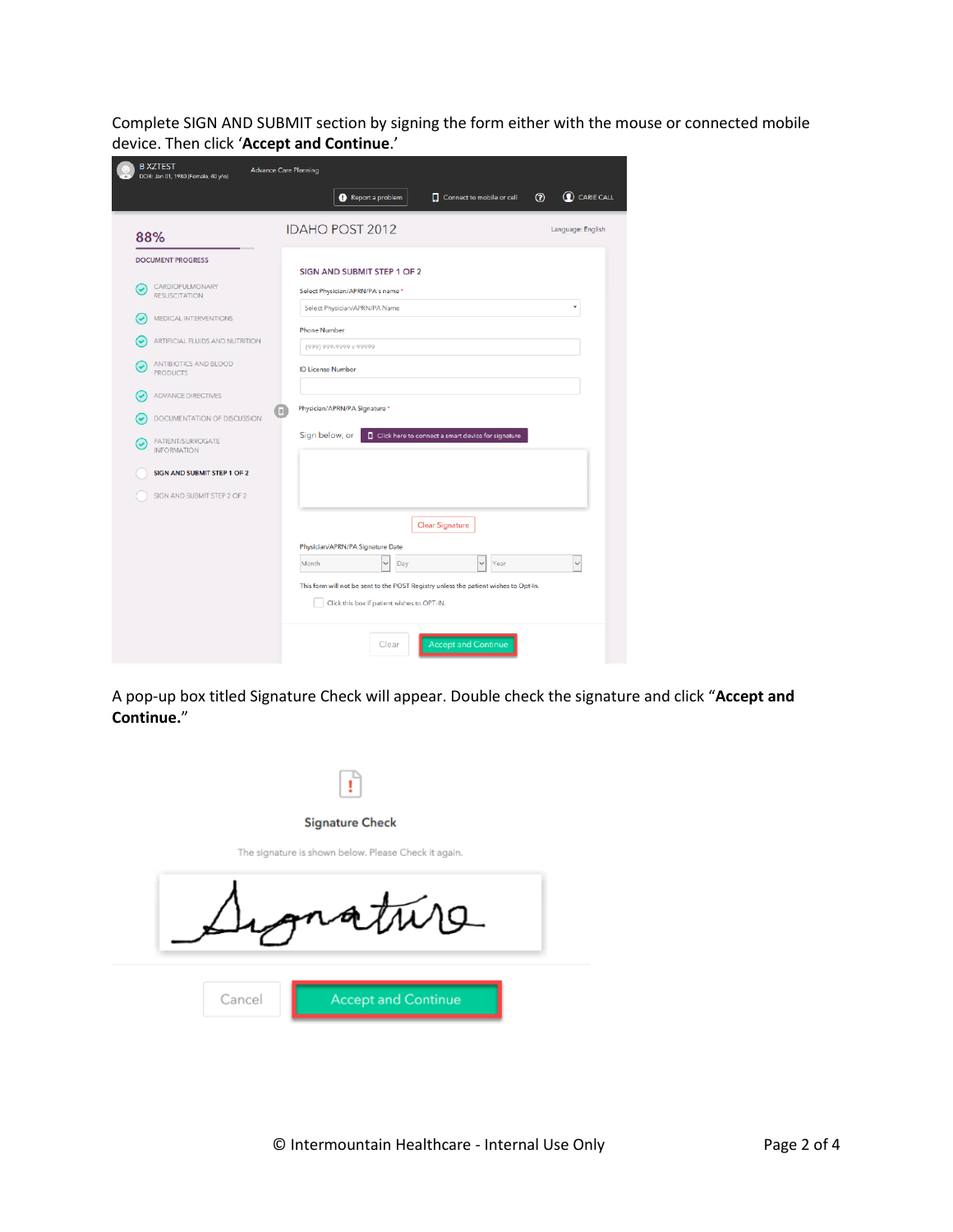Once all the required sections are completed, a signer can progress to the last step to complete the ePOLST/POST. The signer will be presented with the following screen to review the completed ePOLST/POST. Complete the document by clicking **'Sign and Complete Form'.**